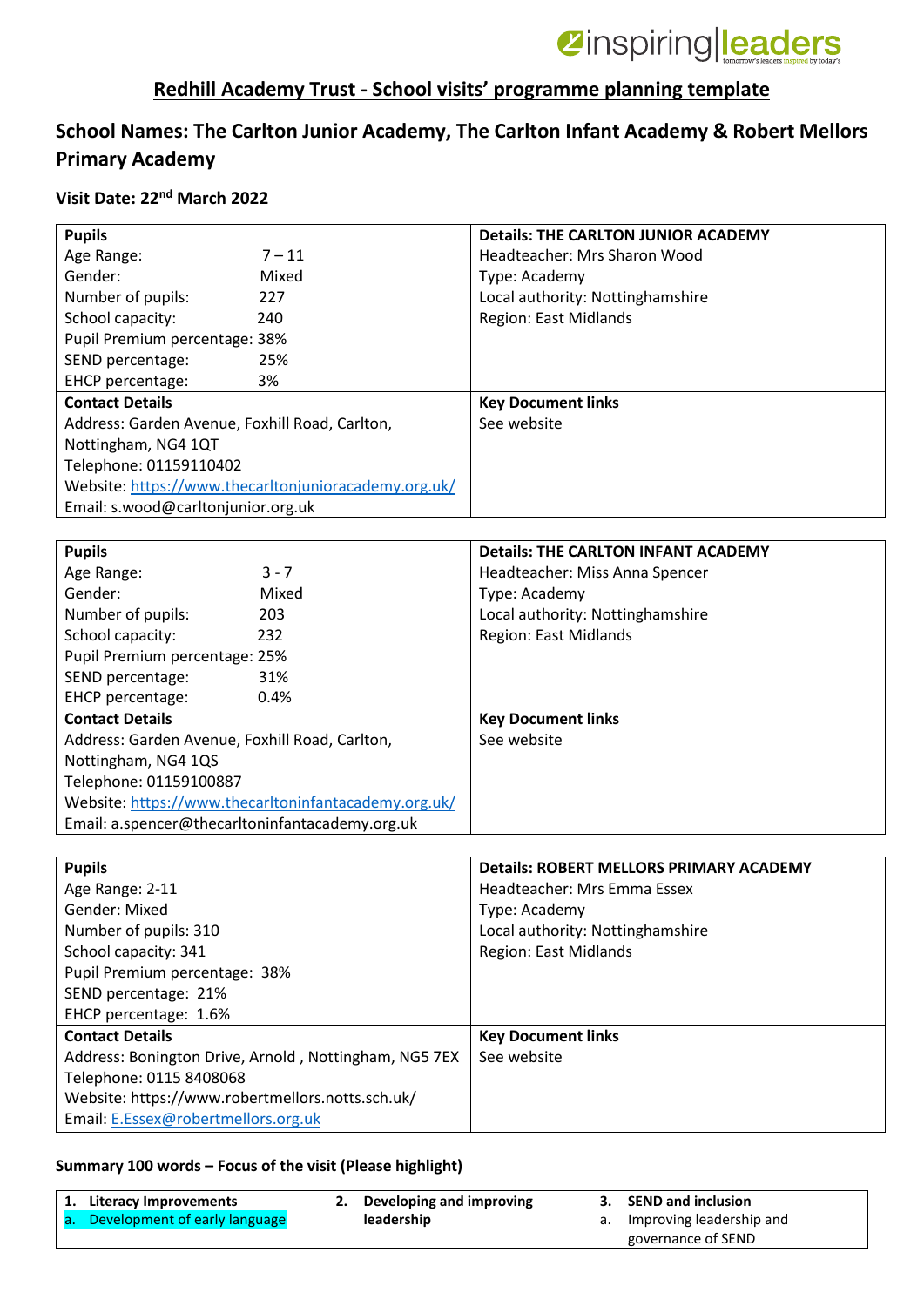## *Zinspiring leaders*

| Oracy development across all<br>b.<br>phases<br>Reading across all phases<br>*All work includes consideration of<br>boys' performance | a.<br>b.<br>c.<br>d. | Subject leadership (esp. of core<br>subjects)<br>Attendance and parental<br>engagement<br>People Strategy for the area<br>(recruitment, training of teaching<br>and support staff, retention, talent<br>management)<br>Strategic Leadership for the area -<br>Governor, Headteacher and SLT<br>level | b.<br>c.<br>d. | Early identification of autism<br>Specific support for teachers and<br>leaders in relation to managing<br>SEMH and ASD<br>Other priorities as identified<br>through WSS SEND reviews |
|---------------------------------------------------------------------------------------------------------------------------------------|----------------------|------------------------------------------------------------------------------------------------------------------------------------------------------------------------------------------------------------------------------------------------------------------------------------------------------|----------------|--------------------------------------------------------------------------------------------------------------------------------------------------------------------------------------|
|---------------------------------------------------------------------------------------------------------------------------------------|----------------------|------------------------------------------------------------------------------------------------------------------------------------------------------------------------------------------------------------------------------------------------------------------------------------------------------|----------------|--------------------------------------------------------------------------------------------------------------------------------------------------------------------------------------|

At **Carlton Juniors** we will share with you how we have developed the role of the Reading Leader and secured teacher skills and confidence. We will explore our Reading curriculum and careful choice of texts and the impact this has had on attainment and progress, particularly for disadvantaged groups and boys. We will show you our Reading environment and how we aim to make every child an enthusiastic and confident reader, including those who are disadvantaged.

At **Carlton Infants** we will share with you, how we have developed the role of the Phonics and Early Reading Leader and secured teacher skills and confidence within phonics and early reading. We will also share our journey of developing our curriculum and the impact this has had on attainment and progress. We will show you our Reading environment and how we aim to make every child a lifelong fluent and confident reader, including those who are disadvantaged.

At **Robert Mellors** we will share with you how we have developed our EYFS provision with a focus on the importance of early language and reading. We will share the work we have done to develop children's early language, including vocabulary development and the strategies that have impacted on outcomes for children. This will include our excellent provision for disadvantaged two year olds. We will also share how our early phonics curriculum has led to high attainment in this area. We will share with you our Reading environments and how we promote reading across the school.

| <b>Parking information</b>        | Parking available on the nearby roads            |
|-----------------------------------|--------------------------------------------------|
| <b>Photographic consent</b>       | Mostly. Please ask for permission from the staff |
| <b>Key contact</b>                | Paul Stone 07870 194191                          |
| <b>School safeguarding policy</b> | See individual school websites                   |

Information for participants

### **Visit Timetable**

### **Morning Session**

| <b>Time</b>   | Workshop/Lesson/Presentation                                                        | Location     |
|---------------|-------------------------------------------------------------------------------------|--------------|
| $9 - 9:30$ am | Arrival and introductions at The Carlton Junior Academy (TCJA) (masks & sign<br>in) | Meeting Room |